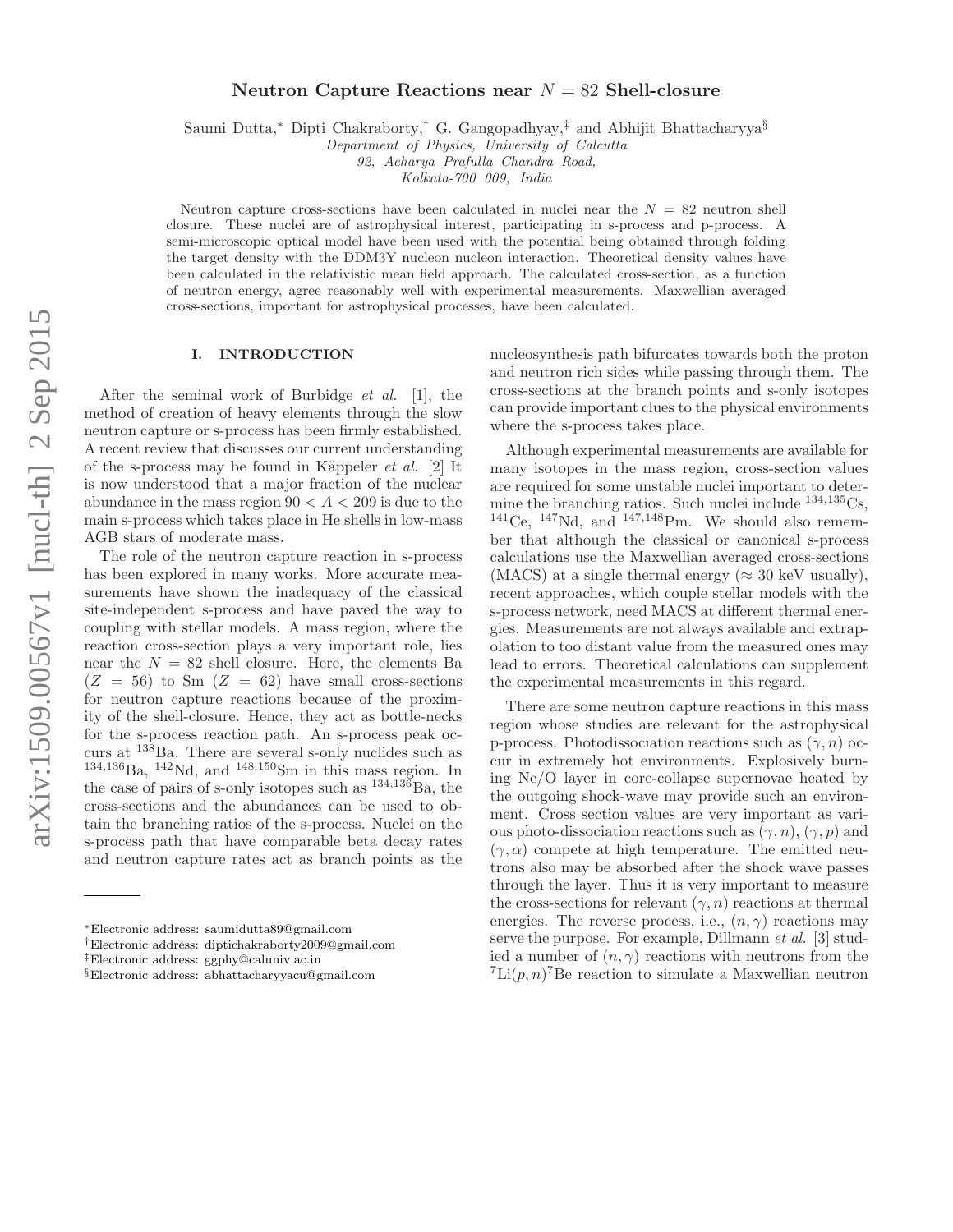distribution at 25 keV thermal energy.

Neutron capture reactions have been studied in various methods. Older experiments usually used neutron beams of comparatively wide resolution. As the resonances in this region are narrow (less than 1 eV), one gets an average cross-section in such experiments. Extremely high resolution experiments using the neutron time of flight technique (TOF) have been used to study the resonances. However, we are more interested in the Maxwellian averaged cross-sections. In such cases, the data have been compressed into coarse energy bins to obtain MACS values. In some other experiments, sources of neutrons have been used that closely simulated the thermal neutron spectrum at certain temperatures. They can provide direct measurement of MACS values.

In the present work, we have studied low energy neutron capture cross-sections of the nuclei near  $N = 82$ . In the next section, we briefly present our formalism. In Section III, we discuss our results for important neutron capture reactions near  $N = 82$  shell closure, first at various neutron energies and compare with experimental measurements. It is followed by a calculation of the MACS values, first at 30 keV, and later at different thermal energies for some selected isotopes. Finally we summarize our work.

# II. CALCULATION

We have used a semi-microscopic procedure to calculate the neutron capture cross-section in the present work. This method has been followed in a number of our recent works [4–9]. For example, in Chakraborty et al. [9], this procedure has been utilized to study proton capture reactions, important for the astrophysical p-process in mass 110−125 region. In the present approach, we extend it to study neutron capture reactions near  $N = 82$ shell closure.

To briefly describe our procedure, we have assumed spherical symmetry for the target nuclei. The density profiles of the nuclei have been calculated in co-ordinate space in the relativistic mean field (RMF) approach using the FSU Gold Lagrangian density [10]. The charge density is obtained from the point proton density considering the finite size of the proton using a standard Gaussian form factor  $F(r)$  [11] as follows.

$$
\rho(r) = e \int \rho(\mathbf{r}) F(\mathbf{r} - \mathbf{r}) d\mathbf{r} \qquad (1)
$$

$$
F(r) = (a\sqrt{\pi})^{-3} exp(-r^2/a^2)
$$
 (2)

with  $a = \sqrt{2/3}a_p$ , where  $a_p = 0.80$  fm is the root mean square (r.m.s.) charge radius of the proton. The charge density thus obtained is used to calculate r.m.s charge radii for some nuclei in and around the concerned region of shell closure to compare with experimentally available values. Comparison with measured values serves as a check on the applicability and reliability of the Lagrangian density used in the calculations.

The nuclear density has then been folded with the DDM3Y nucleon-nucleon interaction to obtain the optical model potential. The interaction at distance r for density  $\rho$  and projectile energy in centre of mass frame E, supplemented by a zero range pseudo-potential, is given by

$$
v(r, \rho, E) = t^{M3Y}(r, E)g(\rho)
$$
\n(3)

with the M3Y interaction [12, 13] in MeV

$$
t^{M3Y} = 7999 \frac{e^{-4r}}{4r} - 2134 \frac{e^{-2.5r}}{2.5r} - 276(1 - \frac{E}{200A})\delta(r)
$$
 (4)

Here  $E$  is given in MeV,  $r$  in fm and  $A$  is the mass number of the projectile. The density dependent factor is [14]

$$
g(\rho) = C(1 - \beta \rho^{2/3})
$$
 (5)

with C and  $\beta$  taking values 2.07 and 1.624 $fm^2$ , respectively, obtained from nuclear matter calculation [15]. We also use an additional spin-orbit potential  $U_{n(p)}^{so}(r)$  with energy dependent phenomenological potential depths  $\lambda_{vso}$  and  $\lambda_{wso}$  according to Scheerbaum prescription [16], given by

$$
U_{n(p)}^{so}(r) = (\lambda_{vso} + i\lambda_{wso})\frac{1}{r}\frac{d}{dr}(\frac{2}{3}\rho_{p(n)} + \frac{1}{3}\rho_{n(p)})
$$
(6)

with,

$$
\lambda_{vso} = 130 \exp(-0.013E) + 40 \tag{7}
$$

$$
\lambda_{wso} = -0.2(E - 20) \tag{8}
$$

The DDM3Y interaction provides only the real part of the potential. The imaginary part of the potential is taken to be identical with the real part. This optical model potential has been used to study the neutron capture reaction cross-sections.

The computer code TALYS1.6 [17] has been used for cross-section calculations. Microscopic level densities,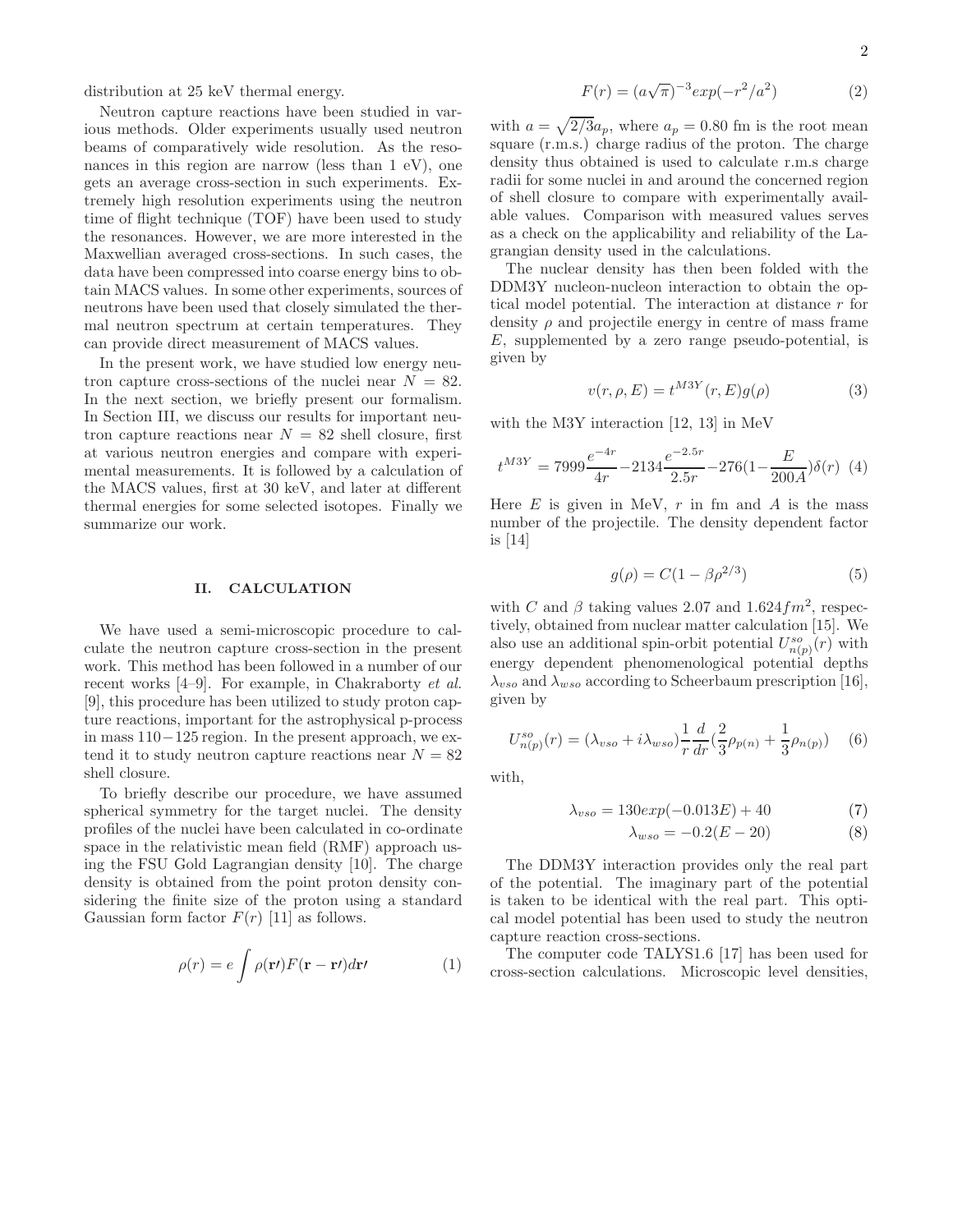which are important ingredients in statistical model calculations of reaction cross-sections, are taken from the calculations of Goriely included in the code. The  $\gamma$ strength functions for the dominant E1  $\gamma$  transitions, are taken from Goriely's hybrid model [18]. Width fluctuation corrections in compound nuclear decay are also considered. These are especially important near threshold energy of new channel openings where channel strengths differ significantly. Radial densities are taken from RMF calculations. Pairing energy correction has also been included. At low incident energies, i.e. below a few MeV, mainly binary reactions occur and very often the target and compound nuclei only are involved in the whole reaction chain. A maximum of 30 discrete levels are taken for both target nuclei and residual nuclei. Hauser-Feshbach calculations are performed with full  $j, l$  coupling. All these options are included in TALYS code.

### III. RESULTS

## A. Results of RMF calculations

The most important RMF result relevant to the calculation of neutron capture in the present formalism is the density profile. Experimental results on density are available for three nuclei with  $N = 82$ , *viz.* <sup>138</sup>Ba, <sup>142</sup>Nd, and <sup>144</sup>Sm. In Fig. 1, we plot the charge density obtained in our calculation for these three nuclei. The experimental densities for  $^{138}$ Ba and  $^{142}$ Nd have been generated from the parameters for a three parameter Gaussian function fitted to describe the electron scattering data of Heisenberg *et al.* [19] For <sup>144</sup>Sm, the Fourier-Bessel coefficients obtained from fitting the experimental results of Moinester et al. [20] have been used.

Charge radius values, as a first moment of the charge distribution, can be compared with calculated results to check the success of theoretical approach. In Table I, we compare the calculated r.m.s. charge radius values with experimental data. From the comparison between experimental and calculated charge density and radius values, one can infer that the present RMF calculation can describe the nuclear density near  $N = 82$  shell closure very well. We now employ the theoretical density values to derive the optical model potential and extract cross-sections for neutron capture.



FIG. 1: Charge density in several  $N = 82$  nuclei. Solid lines denote the model values using the parameters obtained from fitting the experimental data. Dashed lines indicate our results.

TABLE I: Charge radii of the nuclei studied in the present work. Experimental charge radii values are from the compilation of Angeli [21].

| Nucleus             | $r_c$ (fm)  |             | Nucleus               |             | $r_c$ (fm)  |
|---------------------|-------------|-------------|-----------------------|-------------|-------------|
|                     |             | Exp. Pres.  |                       |             | Exp. Pres.  |
| $133\text{Cs}$      | 4.804 4.801 |             | $134$ Cs              |             | 4.803 4.807 |
| ${}^{135}Cs$        | 4.807 4.813 |             | ${}^{136}\mathrm{Cs}$ |             | 4.806 4.819 |
| ${}^{137}Cs$        | 4.813 4.825 |             |                       |             |             |
| $^{130}$ Ba         |             | 4.829 4.797 | $^{132}Ba$            |             | 4.831 4.808 |
| $^{134}Ba$          | 4.830 4.820 |             | $^{135}Ba$            |             | 4.827 4.826 |
| $136$ Ba            | 4.833 4.832 |             | $^{137}\rm{Ba}$       |             | 4.833 4.837 |
| $^{138}$ Ba         | 4.838 4.843 |             |                       |             |             |
| $138$ La            | 4.846 4.856 |             | $^{139}$ La           |             | 4.855 4.862 |
| $136$ Ce            | 4.874 4.858 |             | $138$ Ce              |             | 4.873 4.869 |
| $140$ Ce            | 4.877 4.879 |             | $^{141}Ce$            |             | 4.892       |
| $142$ Ce            | 4.906 4.905 |             |                       |             |             |
| $^{141}Pr$          | 4.892 4.898 |             | $^{142}\mathrm{Pr}$   |             | 4.910       |
| $143 \text{Pr}$     |             | 4.922       |                       |             |             |
| $142$ Nd            | 4.912 4.915 |             | $^{143}\mathrm{Nd}$   |             | 4.923 4.927 |
| $144$ Nd            | 4.944 4.939 |             | $145$ Nd              |             | 4.958 4.953 |
| $146$ Nd            | 4.975 4.965 |             | $^{147}Nd$            |             | 4.984 4.977 |
| $^{147}$ Pm         |             | 4.981       | $148$ Pm              |             | 4.993       |
| $^{144}\mathrm{Sm}$ | 4.944 4.950 |             | $^{147}{\rm Sm}$      | 4.984 4.985 |             |
| $^{148}{\rm Sm}$    | 5.001 4.998 |             | $^{149}{\rm Sm}$      |             | 5.011 5.010 |

### B. Cross-sections at various neutron energies

TALYS-1.6 is meant for analysis of data above the resolved resonance range, which is approximately 1 keV. We have compared the neutron capture cross-sections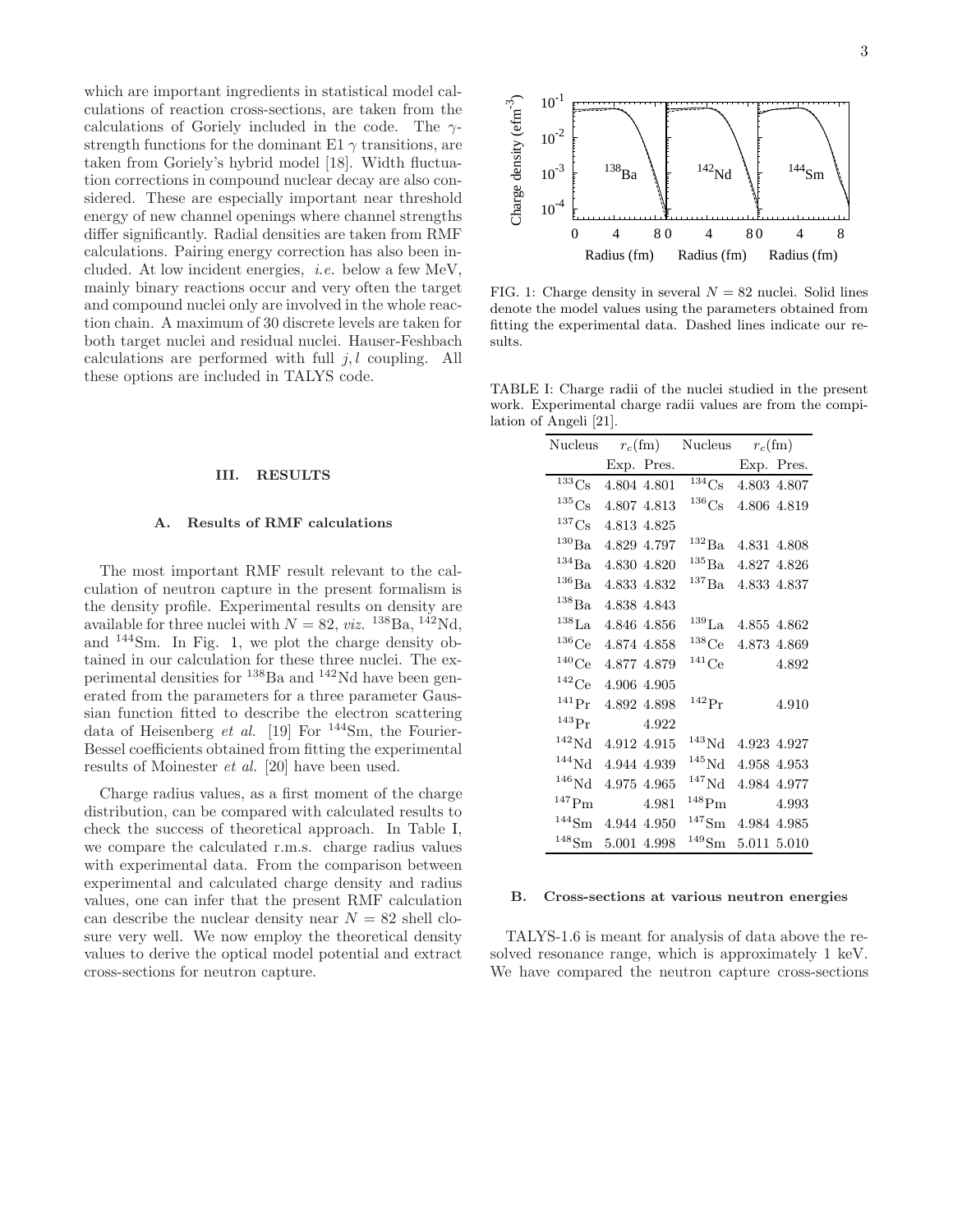with those experimental measurements which do not show resolved resonances at low energy.



FIG. 2: Comparison of results of the present calculation with experimental measurements for  ${}^{133}$ Cs,  ${}^{139}$ La,  ${}^{140}$ Ce, and <sup>141</sup>Pr. The solid lines indicate the theoretical results. For convenience, cross-section values for <sup>141</sup>Pr have been multiplied by a factor of 100.

Theoretical neutron capture cross-section results for different neutron energy values have been compared with experiments in Figs. 2 - 5. In general, we have considered the more recent results. Our main interest lies in the nuclei which are important for astrophysical s- and pprocesses. We generally present only those results where reasonable amount of experimental data exist for comparison. The exceptions are <sup>139</sup>La and <sup>140</sup>Ce because these three nuclei correspond to the  $N = 82$  shell closure.

For convenience, we present the results for the elements, where only one isotope have been studied, in Fig. 2. These include  $^{133}Cs$ ,  $^{139}La$ ,  $^{140}Ce$ , and  $^{141}Pr$ . Experimental cross-section values for  ${}^{133}Cs(n, \gamma)$  reaction are from Refs. [22–24]. The cross-section values are averaged over neutron energy range as the resonances are unresolved. For example, Yamamuro et al. [23] used the neutron beam from a tantalum photo-neutron source. They then average the cross-section over appropriate energy interval. For <sup>139</sup>La, the data are from Refs. [24, 25]. Similarly, here also the neutron energy has a 5% error and we get an average value for various energies. Harnood et al. measured the neutron capture cross-section of  $^{140}$ Ce and  $^{141}$ Pr using the neutron TOF technique [26]. Voss et al. [27] also measured the crosssection for  $^{141}$ Pr in the range 3 to 225 keV. They also calculated the MACS values from their results. Voignier

et al. also measured the capture cross-section in the energy range 0.5 to 3 MeV [28].



FIG. 3: Comparison of results of the present calculation with experimental measurements for <sup>135–138</sup>Ba. The solid lines indicate the theoretical results. For convenience, cross-section values for  $135,136$  Ba have been multiplied by a factor of 10.

In Fig. 3, we show the average neutron capture crosssections in <sup>135−138</sup>Ba nuclei and compare with experimental values between 1 keV and 1 MeV. Experimental cross-section values are from Refs. [29–32]. Voss et al. studied the neutron capture cross-section for <sup>134</sup>−<sup>137</sup>Ba nuclei in the energy range from 3 to 225 keV using gold as a standard [29, 30]. Neutron capture by the neutron closed shell nucleus <sup>138</sup>Ba has been studied in Refs. [31, 32].

Results for neutron capture cross-sections of  $142-146$ Nd are shown in Fig. 4. Wisshak et al. [33, 34] studied the resonances above 3 keV in  $^{142-146,148}$ Nd. The data were then compressed in coarse bins to get the average behaviour. In another work, Veerapaspong et al. studied the neutron capture cross-sections for <sup>143</sup>.145,<sup>146</sup>Nd [35]. Their data were put in a large energy bin of 10 keV wide. Their results agree with Refs. [33, 34] and our results though we have not shown the data in the figure.

In Fig. 5, we plot the experimental and calculated values for  $144,147,\overline{1}48\text{Sm}$ . For  $144\text{Sm}$ , experimental values are from Macklin et al. [36] where the authors have made measurements from 0.5 eV to 500 keV and have obtained the resonance parameters up to 100 keV. Wisshak et al. studied the neutron capture cross-section of <sup>147</sup>−150,<sup>152</sup>Sm in the energy range 3 to 225 keV using gold as standard [37]. Mizumoto [38] measured the neutron capture cross-sections of  $^{147,\dot{1}49}\rm \dot{S}m$  in the energy range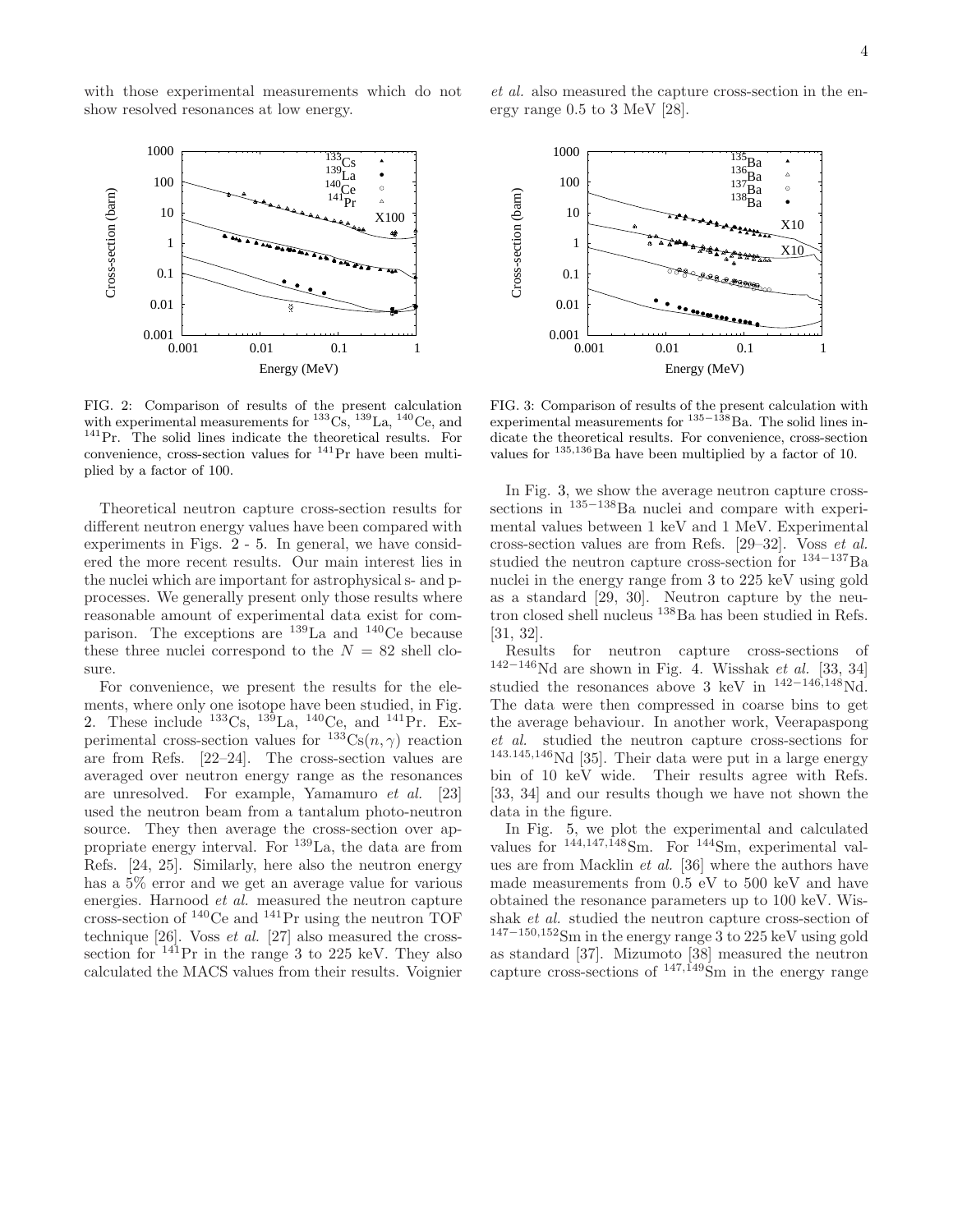C. Maxwellian averaged cross-sections



FIG. 6: The s-process path near the shell closure at  $N = 82$ . Also shown are some of the p-nuclei. See text for more details.

Apart from the nuclei with  $N = 82$  in the s-process path, *i.e.* <sup>138</sup>Ba, <sup>139</sup>La, <sup>140</sup>Ce, <sup>141</sup>Pr, and <sup>142</sup>Nd, which act as bottlenecks due to low cross-sections, neutron capture reactions in some other nuclei in the neighbourhood are also important for nucleosynthesis. In Fig. 6, we show the s-process path in the neighbourhood of the shell closure at  $N = 82$ . The shaded rectangles indicate stable and extremely long-lived nuclei. The weak branch points are indicated by rectangles with dashed lines. Similarly, weak s-process paths are indicated by dashed lines. One can see that there are strong branch points in the sprocess path at  $^{134}Cs$ ,  $^{147}Nd$ , and  $^{147,148}Pm$ . Besides, there are weaker branch points at <sup>136</sup>Cs, <sup>141</sup>Ce, and  $147,149$ Pm. As already pointed out, the nuclei  $134,136$ Ba,  $142$ Nd, and  $148,150$ Sm are s-only. There are several pnuclei such as <sup>130</sup>Ba (not shown in Fig. 6) <sup>132</sup>Ba, <sup>138</sup>La, <sup>136</sup>,<sup>138</sup>Ce, and <sup>144</sup>Sm, the last corresponding to the shell closure.

In Table II, we present the theoretically calculated MACS values at  $kT = 30$  keV for a number of selected isotopes and compare with experimental measurements whenever available. Experimental values are from the database[40], which is an updated version of the compilation of Bao et al. [41]. Theoretical values from MOST calculation [42, 43], which are listed on the KADO-NIS online database, are also presented. MOST is a Hauser-Feshbach code which derives all nuclear inputs from global microscopic models. As one can see, agreement of our results with experiment is better than the



FIG. 4: Comparison of results of the present calculation with experimental measurements for  $142-146$  Nd. The solid lines indicate the theoretical results. For convenience, cross-section values for <sup>143</sup>,<sup>144</sup>Nd have been multiplied by a factor of 10.



FIG. 5: Comparison of results of the present calculation with experimental measurements for <sup>144</sup>,147−<sup>149</sup>Sm. The solid lines indicate the theoretical results. For convenience, crosssection values for  $148,149$ Sm have been multiplied by a factor of 10.

3 - 300 keV using TOF technique. Diamet et al. used a similar technique to study  $147-150,152,154$ Sm in the energy range 10 to 90 keV [39].

From Figs. 2 - 5, one can see that the theoretical calculation reproduces the experimental values in most of the cases. In the next subsection, we employ our method to calculate the MACS for some astrophysically important nuclei.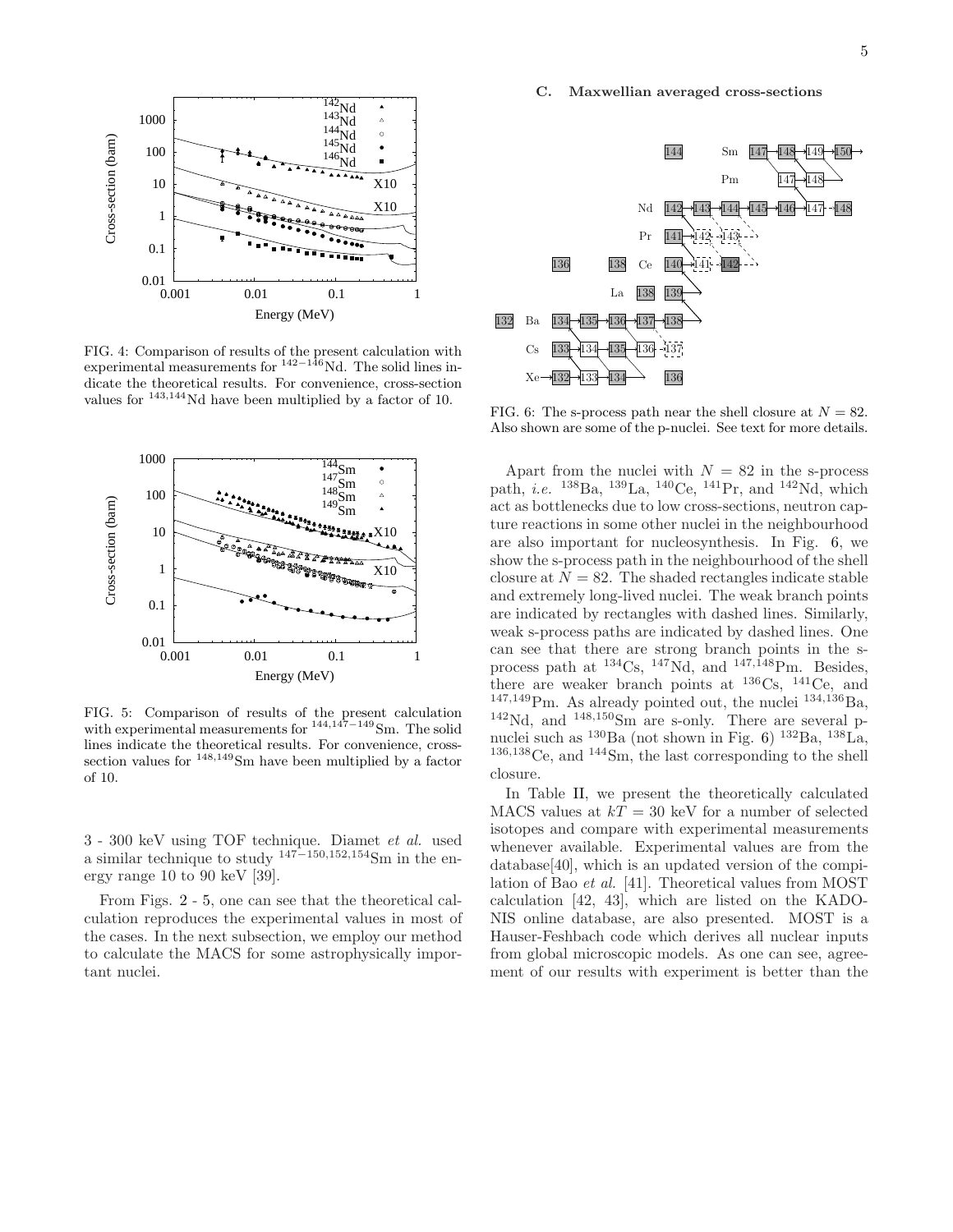TABLE II: Maxwellian averaged cross-sections at  $kT = 30$  keV for nuclei near the  $N = 82$  shell closure. Experimental values are from Ref. [40]. See text for other experimental values. The nuclei with  $N = 82$  are in bold font.

|                          |        | MACS(mb)        |      |                           | MACS(mb) |                     |           |  |
|--------------------------|--------|-----------------|------|---------------------------|----------|---------------------|-----------|--|
| Nucleus                  | Pres.  |                 |      | Exp. MOST Nucleus Present |          |                     | Exp. MOST |  |
| ${}^{133}_{55}Cs$        | 685    | $509 + 21$      | 469  | ${}^{134}_{55}Cs$         | 786      |                     | 805       |  |
| ${}^{135}_{55}Cs$        | 147    | $160 + 10$      | 148  | ${}^{136}_{55}Cs$         | 90.4     |                     |           |  |
| $^{137}_{55}\mathrm{Cs}$ | 16.1   |                 |      |                           |          |                     |           |  |
| $^{130}_{56}Ba$          | 625.2  | 746±34          | 490  | $^{132}_{56}Ba$           | 393      | $397 \pm 16$        | 227       |  |
| $^{134}_{56}Ba$          | 158    | $176.0 \pm 5.6$ | 117  | $^{135}_{56}Ba$           | 528      | $455 \pm 15$        | 259       |  |
| $^{136}_{56}Ba$          | 74.6   | $61.2 \pm 2.0$  | 49.4 | $^{137}_{56}Ba$           |          | $81.876.3 \pm 2.4$  | 95.4      |  |
| $^{138}_{56}$ Ba         | 4.14   | $4.00 \pm 0.20$ | 2.79 |                           |          |                     |           |  |
| $^{138}_{57}$ La         | 417    |                 | 337  | $^{139}_{57}$ La          |          | $31.0$ $32.4 + 3.1$ | 45.9      |  |
| ${}^{136}_{58}$ Ce       | 547    | $328 + 21$      | 206  | ${}^{138}_{58}$ Ce        | 137      | $179{\pm}5$         | 60.5      |  |
| $^{140}_{58}$ Ce         | 12.7   | $11.0 \pm 0.4$  | 6.71 | ${}^{141}_{58}$ Ce        | 198.8    |                     | 58.4      |  |
| ${}^{142}_{58}$ Ce       | 33.5   | $28 + 1$        | 16.7 |                           |          |                     |           |  |
| $^{141}_{59}\mathrm{Pr}$ | 101    | $111.4 + 1.4$   | 130  | $^{142}_{59}Pr$           | 233      |                     | 261       |  |
| $^{143}_{59}Pr$          | 170    |                 | 57.7 |                           |          |                     |           |  |
| $^{142}_{60}$ Nd         | 54.5   | $35.0 \pm 0.7$  | 22.9 | ${}^{143}_{60}$ Nd        | 362.4    | $245 + 3$           | 105       |  |
| ${}^{144}_{60}Nd$        | 82.3   | $81.3 + 1.5$    | 37.1 | ${}^{145}_{60}$ Nd        | 617.9    | $425 + 5$           | 207       |  |
| ${}^{146}_{60}Nd$        | 128.7  | $91.2 \pm 1.0$  | 56.8 | ${}^{147}_{60}Nd$         | 1434.4   |                     | 663       |  |
| $^{147}_{61}$ Pm         | 1210.4 | 709±100         | 452  | $^{148}_{61}$ Pm          | 1529.7   |                     |           |  |
| $^{144}_{62}$ Sm         | 91.0   | $92\pm 6$       | 38.6 | $^{147}_{62}$ Sm          | 1229     | $973 \pm 10$        | 584       |  |
| $^{148}_{62}$ Sm         | 340    | $241 \pm 2$     | 130  | $^{149}_{62}$ Sm          | 1622     | $1820 \pm 17$       | 1274      |  |

MOST results in almost all cases. In the next part of the discussion, we comment only on the more significant results.

The Cs isotopes that are involved in the s-process are 1.11 CS isotopes that are interested in  $\frac{134}{134}$ Cs is unstable with a half life of 2.06 years and no neutron capture data is yet available. However, this is an important for the abundance of  $134,136$ Ba in view of the strong branching at  $134$ Cs. The compilation by Bao et al. [41] recommended a MACS value of  $664\pm174$  mb. Our calculated value for  $135\text{Cs}$  is close to the experimental measurements. However, the neutron deficient <sup>133</sup>Cs rate is comparatively poorly reproduced.

Dillmann et al. [3] have measured the MACS for a number of nuclei relevant to p-process. The measured values at  $kT = 25$  keV for the nuclei  $^{130,132}$ Ba are 736±29 mb and 392.6±14.8 mb, respectively. Our calculated value for  $^{130,132}$ Ba at 25 keV are 675.3 and 424.1 mb, respectively. The neutron capture cross-sections of the s-only nuclei  $^{134,136}$ Ba are very important for constraining the s-process. The cross-section for  $^{136}Ba$  is also known to be an important ingredient in determining the mean neutron exposure in the main s-process component. As one can see, here also our results are reasonably close to experimental measurements except in the case of  $^{130}\text{Ba}$ .

Käppeler *et al.* measured the cross-sections for stable Ce isotopes [44]. They then constructed an optical model potential for this region and calculated the crosssections for  $^{141}$ La and  $^{142,143}$ Pr in the Hauser-Feshbach formalism. Their calculated values for these two nuclei at 30 keV are 91 mb, 297 mb, and 205 mb, respectively. Although their results for  $^{140,142}$ Ce and  $^{141}$ Pr are very close to our calculations, the value for  $^{141}$ Ce is smaller by more than a factor of two while that for  $^{142,143}\mathrm{Pr}$  is larger by more than 25% and 20%, respectively. The results for La and Pr isotopes are also close to experimental measurements. The nucleus <sup>138</sup>La is produced in the pprocess. However, results for more neutron deficient Ce isotopes do not agree well with experiments.

As one goes to heavier isotopes, agreement becomes poorer except in a few cases such as <sup>144</sup>Nd and <sup>144</sup>Sm, though they are still better than the MOST calculation. In general, the poor agreements may be due to the fact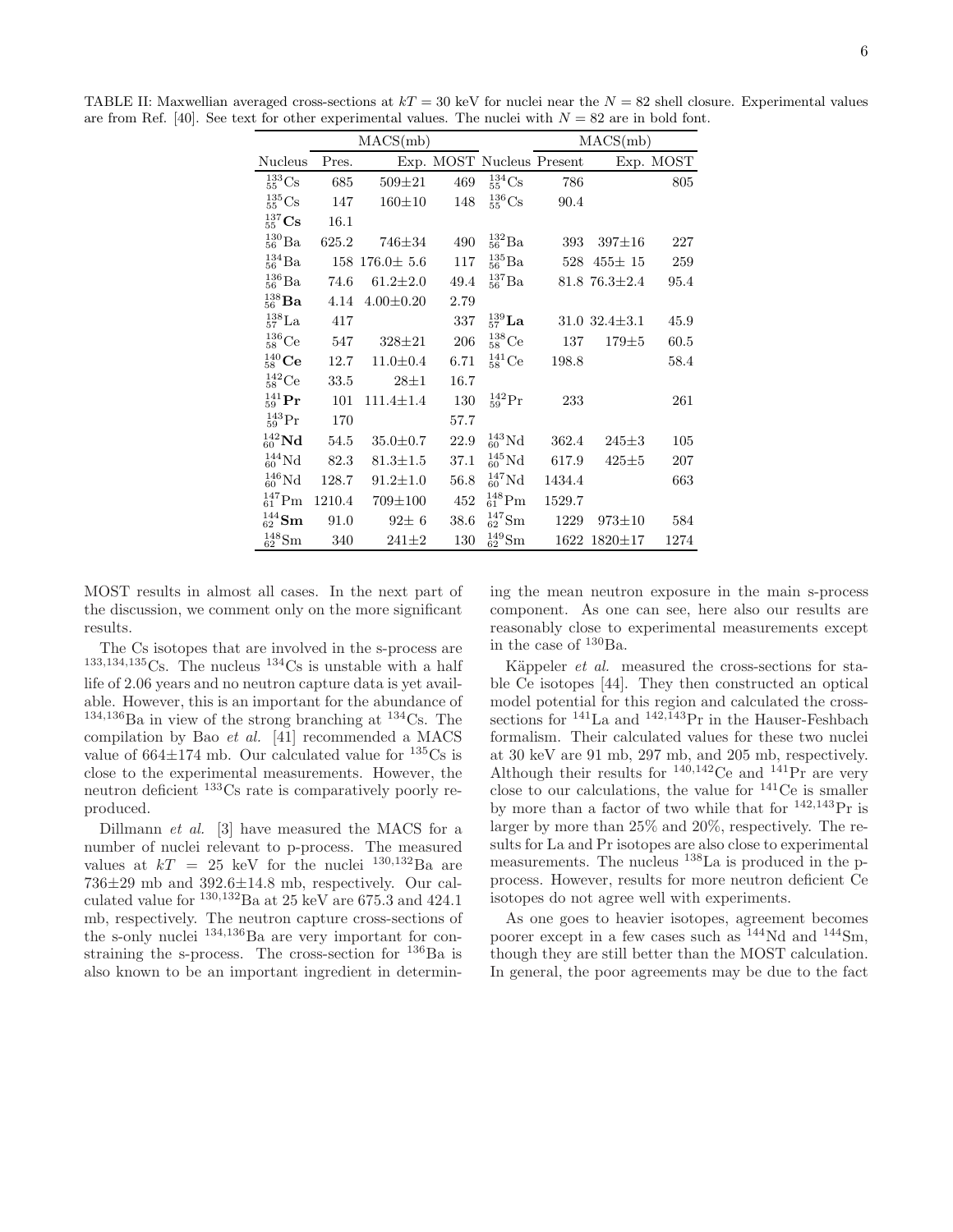TABLE III: Maxwellian averaged neutron capture cross-sections of <sup>138</sup>Ba, <sup>139</sup>La, <sup>140</sup>Ce, <sup>141</sup>Pr, and <sup>142</sup>Nd. The experimental values presented are from Ref. [40]. See text for more details about the experiments and the available latest measurements not included in Ref. [40].

| $kT$ (MeV) | MACS (mb)           |      |                     |       |          |                                                             |            |      |                |      |
|------------|---------------------|------|---------------------|-------|----------|-------------------------------------------------------------|------------|------|----------------|------|
|            | $^{138}\mathrm{Ba}$ |      | $^{139}\mathrm{La}$ |       | $140$ Ce |                                                             | $^{141}Pr$ |      | $\rm ^{142}Nd$ |      |
|            |                     |      |                     |       |          | Pres. Expt. Pres. Expt. Pres. Expt. Pres. Expt. Pres. Expt. |            |      |                |      |
| 0.005      | 10.3                | 13.4 | 118                 | 111.2 | 34.0     | 23                                                          | 353        |      | 412 146.5      | 98.6 |
| 0.010      | 6.96                | 7.85 | 68.9                | 63.2  | 21.9     | 19.5                                                        | 215        | 247  | 95.8           | 65.1 |
| 0.015      | 5.68                | 5.93 | 50.8                | 48.1  | 17.6     | 16                                                          | 161        | 182  | 76.2           | 51.3 |
| 0.020      | 4.93                | 4.95 | 41.2                | 40.3  | 15.2     | 13.5                                                        | 132        | 148  | 65.8           | 43.4 |
| 0.025      | 4.46                | 4.38 | 35.2                | 35.7  | 13.8     | 12                                                          | 114        | 126  | 58.8           | 38.4 |
| 0.030      | 4.14                | 4.00 | 31.0                | 32.4  | 12.7     | 11.0                                                        | 101        | 111  | 54.5           | 35.0 |
| 0.040      | 3.61                | 3.49 | 25.4                | 27.7  | 11.2     | 9.5                                                         | 82.8       | 91.5 | 47.9           | 30.7 |
| 0.050      | 3.28                | 3.14 | 21.8                | 23.6  | 10.2     | 8.7                                                         | 70.8       | 78.3 | 43.8           | 27.7 |
| 0.060      | 3.08                | 2.89 | 19.2                | 22.0  | 9.5      | 8.1                                                         | 62.0       | 69.0 | 41.0           | 25.5 |
| 0.080      | 2.76                | 2.52 | 15.8                | 18.4  | 8.6      | 7.2                                                         | 50.1       | 56.2 | 37.4           | 22.9 |
| 0.100      | 2.58                | 2.23 | 13.7                | 15.2  | 8.0      | 6.6                                                         | 42.4       | 47.6 | 35.5           | 21.0 |

that away from the closed shell, deformation effects come into the picture. However, our calculation is unable to explain the recent results for <sup>142</sup>Nd, a spherical nucleus with  $N = 82$ , though some of the older measurements for <sup>142</sup>Nd are closer to our calculation. Results for all the other nuclei with  $N = 82$  are explained with a good accuracy.

As already pointed out, modern measurements have emphasized the importance of the MACS values at various thermal energies. Hence a number of works, apart from the already mentioned, have measured the MACS values at different temperatures. We present the MACS values at different temperatures for  $N = 82$  isotopes in Table III and draw attention to some important results. Heil et al. [45] have used neutron activation studies to measure the MACS value at  $5.1 \text{ keV}$  as  $13.0 \pm 0.5 \text{ mb}$  in  $138\text{Ba}$ . In the present work, MACS for  $138\text{Ba}$  is calculated to be 10.2 mb at  $kT = 5.1$  keV.

Natural lanthanum is nearly mono-isotopic. It is an important element as it can be easily detected in solar spectroscopy. It is produced in both s- and rprocesses and is particularly suitable for monitoring sprocess abundances from Ba to Pb. This has led to the study of <sup>139</sup>La through neutron TOF spectroscopy as well as activation measurement. In Table III, we present the MACS values at different temperatures. O'Brien et al. have measured the Maxwellian averaged crosssection (MACS) at  $kT = 30 \text{ keV}$  as  $31.6 \pm 0.6 \text{ mb}$  [46]. Our calculated value of 31.0 mb agrees with the measurements. Activation technique has also been used to measure MACS at  $kT = 5$  keV. The measured value 113.7±4.0 [47] is in excellent agreement with our calculation. Terlizzi et al. have measured the resonance parameters in the energy range 0.6 eV to 9 eV and have recalculated the MACS values in the light of their measurements [48]. Their values also lie close to our calculated results. For example, their measurement yields a value of  $106.9\pm5.3$  mb at  $kT = 5$  keV after normalization to the value for 25 keV from Ref. [46].

Käppeler *et al.* [44] also used the  $\overline{f}$ Li $(p, n)$ <sup>7</sup>Be reaction to study the thermal neutron capture by Ce isotopes at 25 keV. They obtained a MACS value of  $12.0\pm0.4$  mb. This was extrapolated to other thermal energy values. As already mentioned, Voss et al. [27] have obtained the MACS values as a function of temperature for  $^{141}\mathrm{Pr}.$ 

As already mentioned, Wisshak et al. [33] studied the neutron capture cross sections of Nd isotopes. They have also calculated the MACS values at different energy from their data. Guber et al. [49] also measured the MACS values between  $kT = 5 - 50$  keV. Both the above references have commented on the importance of the new measurements in s-process.

# IV. SUMMARY

To summarize, astrophysically important neutron capture reactions near the  $N = 82$  shell closure have been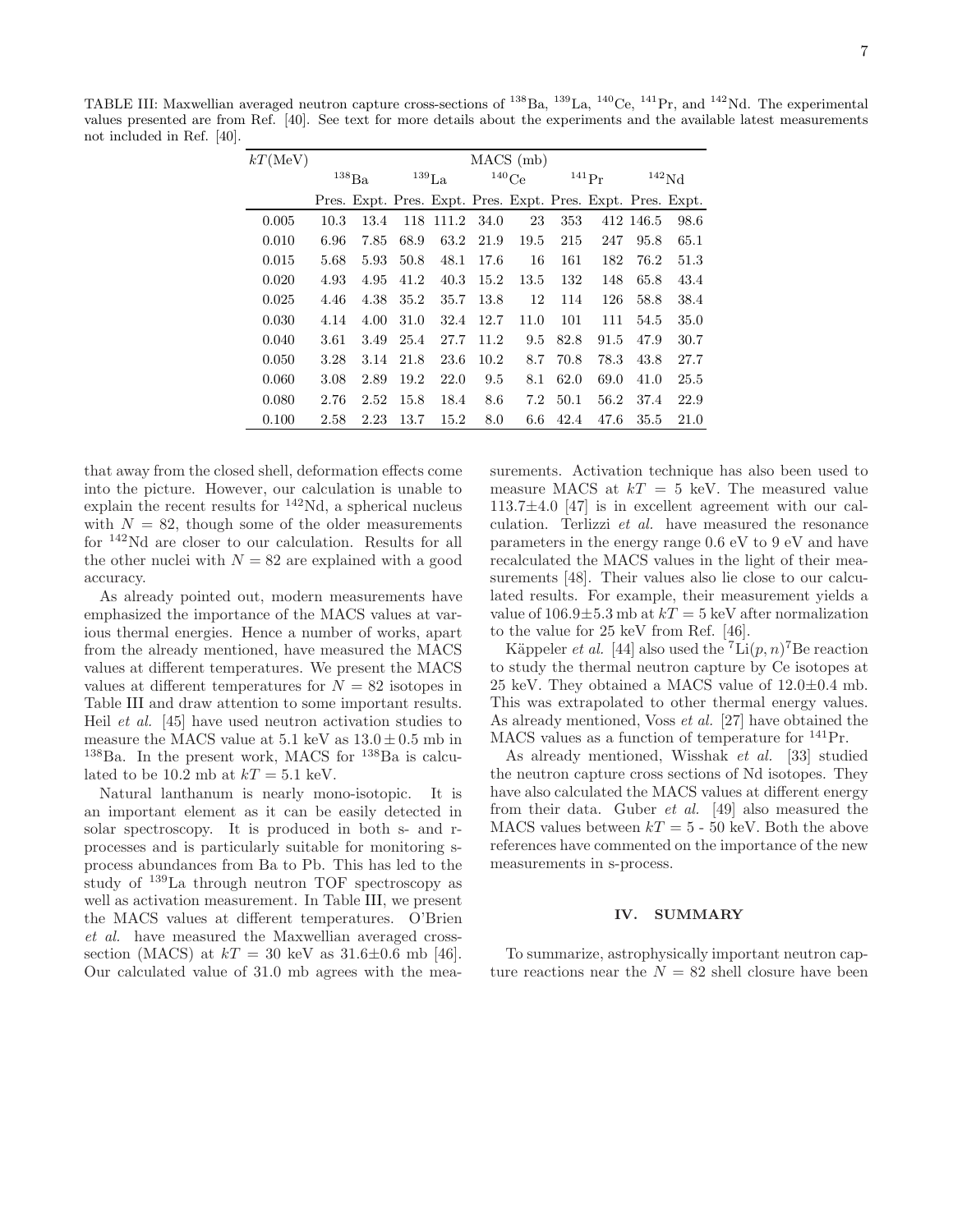8

studied using a microscopic approach. Densities of relevant nuclei near have been calculated in the RMF approach. The calculated charge densities and radii agree with experimental measurements, whenever available. The calculated density has been folded with DDM3Y nucleon-nucleon interaction to obtain the optical model potential for neutron reactions. Cross sections for  $(n, \gamma)$ reactions have been calculated and compared with measurements. Finally Maxwellian average cross-section values, important for s- and p-processes, have been calcu-

- [1] M. E. Burbidge, G. R. Burbidge, W. A. Fowler, and F. Hoyle, Rev. Mod. Phys. 29, 547 (1957).
- [2] F. Käppeler, R. Gallino, S. Bisterzo, and W. Aoki, Rev. Mod. Phys. 83, 157 (2011).
- [3] I. Dillmann, C. Domingo-Pardo, M. Heil, F. Käppeler, S. Walter, S. Dababneh, T. Rauscher, and F.-K. Thielemann, Phys. Rev. C 81, 015801 (2010).
- [4] G. Gangopadhyay, Phys. Rev. C 82, 027603 (2010)
- [5] C. Lahiri and G. Gangopadhyay, Eur. Phys. J. A 47, 87 (2011)
- [6] C. Lahiri and G. Gangopadhyay, Phys. Rev. C 84, 057601 (2011)
- [7] C. Lahiri and G. Gangopadhyay, Phys. Rev. C 86, 047601 (2012)
- [8] S. Dutta, D. Chakraborty, G. Gangopadhyay, and A. Bhattacharyya, Phys. Rev. C 91, 025804 (2015)
- [9] D. Chakraborty, S. Dutta, G. Gangopadhyay, and A. Bhattacharyya, Phys. Rev. C 91, 057602 (2015).
- [10] B. G. Todd-Rutel and J. Piekarewicz, Phys. Rev. Lett. 95, 122501 (2005).
- [11] A. Bouyssy, J. F. Mathiot, and N. Van Giai, and S. Marcos, Phys. Rev. C 36, 380 (1987).
- [12] G. Bertsch, J. Borysowicz, H. McManus, and W.G. Love, Nucl. Phys. A 284, 319 (1977).
- [13] G. R. Satchler and W. G. Love, Phys. Rep. 55, 183 (1979).
- [14] W. D. Myers, Nucl. Phys. **A 204**, 465 (1973).
- [15] D. N. Basu, J. Phys. G: Nucl. Part. Phys. 30, B7(2004).
- [16] R. R. Scheerbaum, Nucl. Phys. A 257, 77(1976)
- [17] A. J. Koning, S. Hilaire, and M. Duizvestijn, in *Proceedings of the International Conference on Nuclear Data for Science and Technology, April 2227, 2007, Nice, France*, edited by O. Bersillon, F. Gunsing, E. Bauge, R. Jacqmin, and S. Leray (EDP Sciences, Cedex, France, 2008), p. 211.
- [18] S. Goriely, Phys. Lett. B 436, 10 (1998)
- [19] J. Heisenberg, R. Hofstadter, J. S. McCarthy, I. Sick, M. R. Yearian, B. C. Clark, R. Herman, and D. G. Ravenhall, in *Topics in Modern Physics: Tribute to E.U. Condon* , edited by W.E. Brittin and H. Odabasi (Adam

lated.

### Acknowledgment

The authors acknowledge the financial support provided by University Grants Commission (India), Department of Science and Technology, Alexander Von Humboldt Foundation, and the University of Calcutta.

Hilger, London, 1970), p 169.

- [20] M. A. Moinester, J. Alster, G. Azuelos, J. B. Bellicard, B. Frois, M. Huet, P. Leconte, and Phan Xuan Ho, Phys. Rev. C 24, 80 (1981).
- [21] I. Angeli, At. Data Nucl. Data Tables 87, 185 (2004).
- [22] R. L. Macklin, Nucl. Sci. Eng. 81, 418 (1982)
- [23] N. Yamamuro, M. Igashira, T. Sekiya, and H. Shirayanagi, J. Nucl. Sci. Technol. (Tokyo) 20, 797 (1983).
- [24] J. Voignier, S. Joly, G. Grenier, Nucl. Sci. Eng. 112, 87 (1992)
- [25] M. Igashira, M. Saito, J. Nishiyama, T. Ohsaki, and T. Katabuchi, Proc. Intern. Conf. Nuclear Data for Science and Technology,
- [26] S. Harnood, M. Igashira, T. Matsumoto, S. Mizuno, and T. Ohsaki, J. Nucl. Sci. Technol. (Tokyo) 37, 740 (2000).
- [27] F. Voss, K. Wisshak, C. Arlandini, F. Käppeler, L. Kazakov, and T. Rauscher, Phys. Rev. C 59, 1154 (1999).
- [28] J. Voignier, S. Joly, and G.Grenier, Nucl. Sci. Eng. 112, 87 (1992). Nice, France, April 22-27, 2007, O. Bersillon, F. Gunsing, E. Bauge, R. Jacqmin, and S. Leray, Eds., p.1299 (2008); EDP Sciences, 2008
- [29] F. Voss, K. Wisshak, K. Guber, F. Käppeler, and G. Reffo, Phys. Rev. C 50, 2582 (1994).
- [30] F. Voss, K. Wisshak, and F. Käppeler, Phys. Rev. C 52, 1102 (1995).
- [31] H. Beer, F. Corvi, and P. Mutti, Astro. J. 474, 843 (1997).
- [32] H. Beer and F. Käppeler, Phys. Rev. C **21**, 534 (1980).
- [33] K. Wisshak, F. Voss, F. Käppeler, L. Kazakov, and G. Reffo, Phys. Rev. C 57, 391 (1998).
- [34] K. Wisshak, F. Voss, F. Käppeler, Phys. Rev. C **57**, 3452 (1998).
- [35] T. Veerapaspong, M. Igashira, S. Mizuno, J. Hori, and T. Ohsaki, J. Nucl. Sci. Technol. (Tokyo) 36, 855 (1999).
- [36] R. L. Macklin, N. W. Hill, J. A. Harvey, and G. L. Tweed, Phys. Rev. C 48, 1120 (1993).
- [37] K. Wisshak, K. Guber, F. Voss, F. Käppeler, and G. Reffo, Phys. Rev. C 48, 1401 (1993).
- [38] M. Mizumoto, Nucl. Phys. **A 357**, 90 (1981).
- [39] B. Diamet. M. Igashira, M. Mizumachi, S. Miziuno, J.